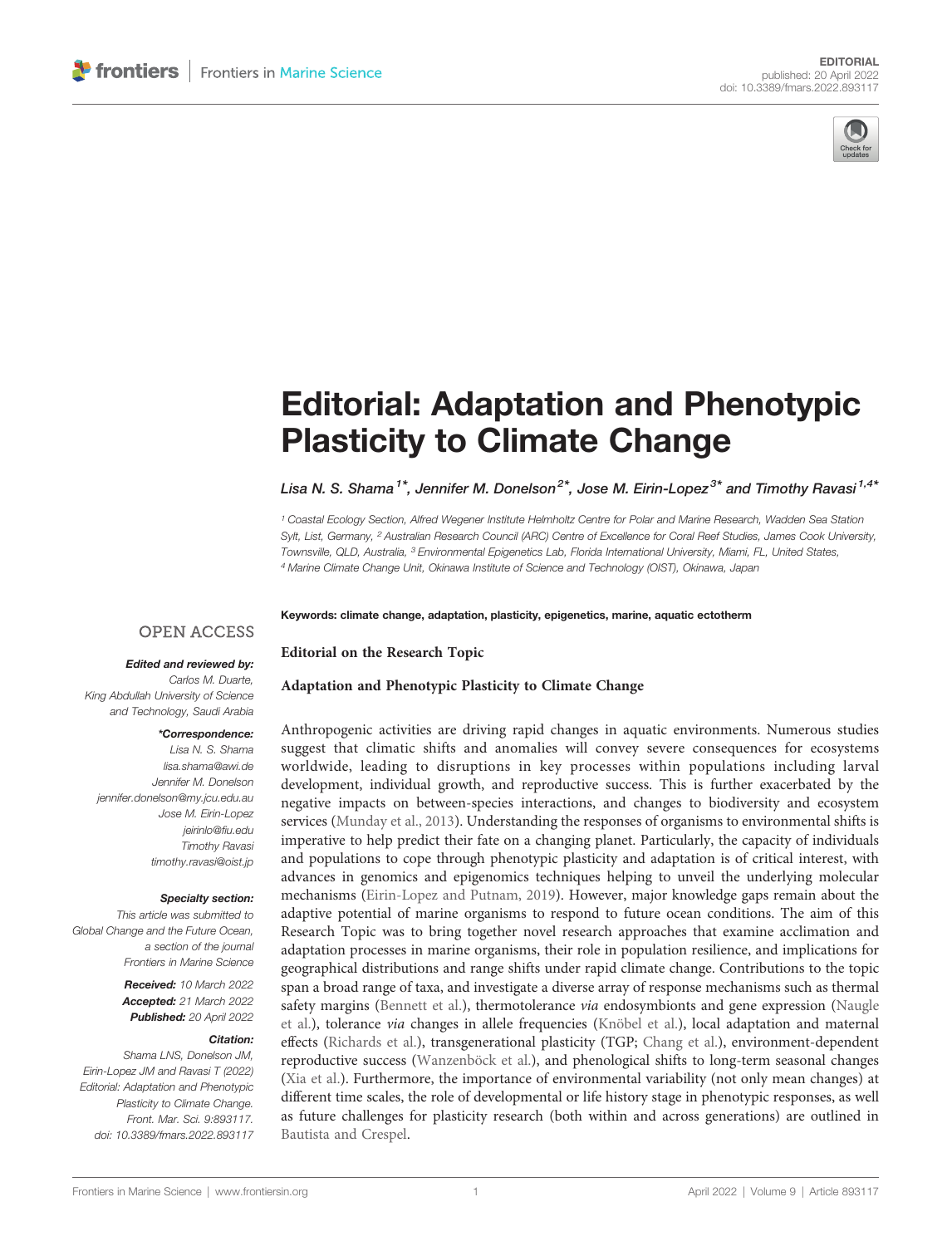# THERMAL TOLERANCE

Organisms can cope with fast changing environments either by staying in place and tolerating local conditions, adjusting via plasticity or genetic change, or shifting their distribution to more favourable environments [\(Gienapp et al., 2007](#page-2-0)). As discussed in [Bennett et al.](https://doi.org/10.3389/fmars.2022.733315), species distribution models often assume that thermal sensitivity is the same along the species´ geographic distribution, and do not account for local adaptation or thermal plasticity. [Bennett et al.](https://doi.org/10.3389/fmars.2022.733315) conducted a comparative study using populations of four foundation species (two seagrass and two seaweed) that occur across a west-east temperature gradient in the Mediterranean. They found the greatest variability in thermal performance between species, but also site-specific differences in thermal safety margins within species (e.g., Posidonia oceanica), and that species retain deep "pre-Mediterranean" evolutionary legacies (genetic differences) for thermal sensitivity. Their study demonstrates differing thermal sensitivities of species despite similarities in realised thermal distributions. Around the island of Tutuila in American Samoa, [Naugle et al.](https://doi.org/10.3389/fmars.2021.760891) investigated thermal tolerance of coral colonies (Acropora hyacinthus) from sites with baseline differences in nutrient pollution. This multi-stressor experiment showed that in 2014, polluted sites had more thermotolerant corals due to higher proportions of heattolerant endosymbionts, whereas by 2019, there were small difference among sites because most colonies had undergone "symbiont shuffling" towards the heat-tolerant forms. These two studies demonstrate population-specific thermal tolerance, which has important implications for species conservation and management strategies.

# GENETIC CHANGE AND NON-GENETIC INHERITANCE

Although it is often assumed that genetic adaptation may be too slow to keep pace with climate change, major shifts in allele frequencies can occur in one generation. Plasticity and nongenetic inheritance are faster and have multiple pathways from which to act. However, how plasticity shapes selection strengths is debated [\(Merilä and Hendry, 2013](#page-2-0)). To examine local adaptation to salinity in blue mussels (*Mytilus spp.*), [Knöbel et al.](https://doi.org/10.3389/fmars.2021.692078) conducted a common garden experiment using high salinity "western" and low salinity "eastern" mussels from the Baltic sea and found that laboratory-bred larvae showed local adaptation for several traits. Testing larvae derived from a F1 west-east hybrid population to predicted future desalinisation and warming, they found that when larval populations were exposed to lower salinity, there was a shift toward the "eastern" alleles, indicating that salinity acts as a selection force during the pre-settlement phase driving local adaptation to low salinity, ultimately shaping the genetic composition of populations along the salinity gradient.

Both within- and across-generation plasticity have been shown to contribute to the adaptive potential of populations ([Donelson et al., 2018](#page-2-0)). Exposing six populations of the foundation species, red mangrove (Rhizophora mangle), to both increased salinity and nitrogen in a common garden setting, [Richards et al.](https://doi.org/10.3389/fmars.2021.756683) found plasticity in response to salinity for some traits, but that other trait responses co-varied with both stressors. Significant population effects in the common garden suggest local adaptation and/or heritable plasticity, but the strongest predictor for nearly all traits was maternal family, indicating non-genetic inheritance mechanisms. Maternal effects are known to play a large role in offspring phenotypic variation, however, paternal effects are starting to gain attention [\(Crean and Bonduriansky, 2014\)](#page-2-0). Using laboratory-bred F3 generation sheepshead minnows (Cypriniodont variegatus) as parental fish, [Chang et al.](https://doi.org/10.3389/fmars.2021.734318) exposed both parents and offspring to two temperatures in a split-cross TGP experiment. They found that offspring growth was lowest when there was no thermal history match among parents and offspring, but highest when all three matched. That is, TGP effects were additive across the sireoffspring and dam-offspring interactions. Strong paternal effects suggest an epigenetic basis underlying TGP.

# REPRODUCTIVE BEHAVIOUR

In addition to shaping key fitness-related traits such as growth, changing environmental conditions can also influence reproductive behaviours like mate choice and the onset of breeding ([Fox et al.,](#page-2-0) [2019\)](#page-2-0). Using a mesocosm experiment, [Wanzenböck et al.](https://doi.org/10.3389/fmars.2022.759450) tested for differential reproductive success among stickleback (Gasterosteus aculeatus) plate morph phenotypes by genotyping egg clutches laid in either ambient or +4°C conditions. They found that low-plated males sired more eggs at +4°C, likely due to their smaller size (relative to other morphs), and hence, lower metabolic demands at higher temperature. However, more low-plated fish under ocean warming may have implications for range shifts, since their migration distance is limited due to missing keel plates. In silver carp (Hypophthalmichthys molitrix), spawning periods are influenced by both temperature and river discharge (which can affect oviposition habitat). By correlating time-series data of temperature and hydrological regimes with larval fish abundance, [Xia et al.](https://doi.org/10.3389/fmars.2021.708109) found that spawning times of populations showed local adaptation, and that the spawning period has shortened over the last decade, with clear implications for reproductive output of this commercially important species.

# FUTURE CHALLENGES

The diverse array of mechanisms to cope with rapid climate change compiled in this Research Topic are reviewed in [Bautista and](https://doi.org/10.3389/fmars.2021.729194) [Crespel.](https://doi.org/10.3389/fmars.2021.729194) They highlight that within-generation responses such as thermal tolerance, plasticity and/or relocation are a first line of defence. If organisms manage to reproduce, then climate change effects can be transferred across generations via genetic change (adaptation) and/or non-genetic inheritance via parental effects, TGP and/or heritable epigenetic modifications. Importantly, they advocate for the inclusion of more environmental variability in future experiments to provide ecologically relevant predictions, and to investigate consequences of early exposure on later stages (carryover effects) and fitness traits. Key research areas for the